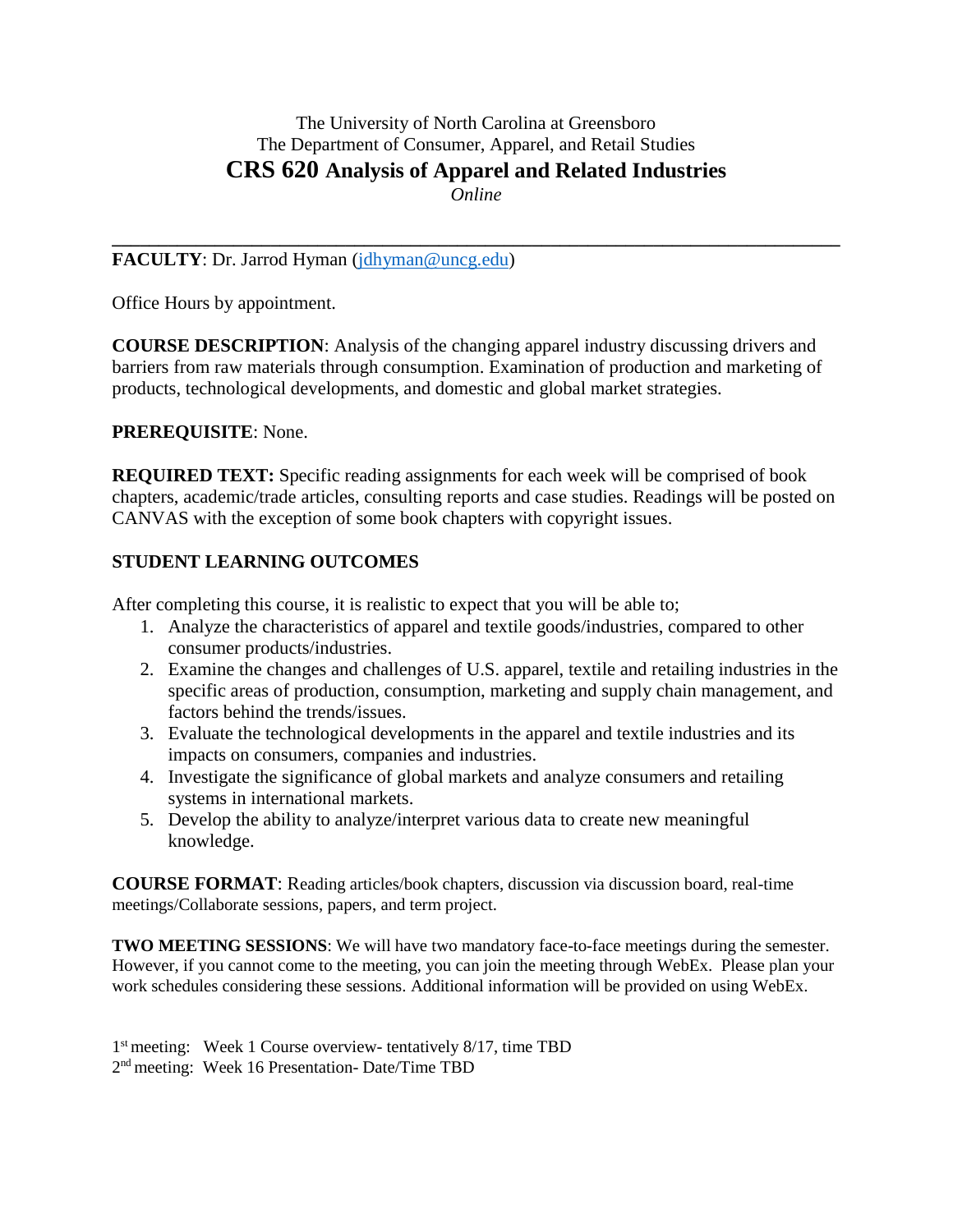Tentative Schedule

| Week/Start Date |                            | Topic                                         | <b>Notes</b>   |
|-----------------|----------------------------|-----------------------------------------------|----------------|
| $\mathbf{1}$    | August 14th                | IN PERSON INTRO MEETING 8/17                  |                |
|                 |                            | <b>Course Overview</b>                        |                |
| $\overline{2}$  | August 20 <sup>th</sup>    | Part I: Characteristics of Apparel Industries |                |
| $\overline{3}$  | August 27th                | Part II: Macro Forces of Change               |                |
|                 |                            | Urbanization                                  |                |
| 4               | September 3rd              | Gen Z                                         |                |
| 5               | September 10 <sup>th</sup> | <b>Aging Population</b>                       |                |
| 6               | September 17th             | AI                                            |                |
| $\overline{7}$  | September 24 <sup>th</sup> | Part III: Strategies in Apparel               |                |
|                 |                            | <b>Mass Customization</b>                     |                |
|                 |                            | MID TERM PROPOSAL PAPER DUE 9/28/18           |                |
| 8               | October 1st                | Craft & Niche                                 |                |
|                 |                            |                                               |                |
| 9               | October 8 <sup>th</sup>    | <b>Fall Break</b>                             | <b>ENJOY!!</b> |
| 10              | October 15 <sup>th</sup>   | Sustainability and Social Responsibility      |                |
| 11              | October 22nd               | Social Media                                  |                |
| 12              | October 29th               | Amazon Effect                                 |                |
| 13              | November 5 <sup>th</sup>   | Part IV: Globalization                        |                |
|                 |                            | <b>Building Global brands</b>                 |                |
| 14              | November 12 <sup>th</sup>  | Retail Internationalization in Apparel        |                |
| 15              | November 19th              | <b>THANKSGIVING WEEK</b>                      |                |
| 16              | November 26 <sup>th</sup>  | Consumers and Retail in Emerging Markets      |                |
|                 |                            | <b>PRESENTATION WEEK</b>                      |                |

# **ASSIGNMENTS FOR ACHIEVING LEARNING OUTCOMES:**

Note: Each week starts Mon 9:00am EST when instructor posts introduction for the week and other related materials and ends Sun midnight EST (i.e., Sun 11:59pm). For example, Wk 2 starts Aug 20 (Mon) 9:00am and ends Aug 26 (Sun) midnight (11:59pm).

1. **Weekly threaded discussion participation** (195pts) Students are expected to participate much like they would in a face to face class. Instructor will post two discussion questions (DQs) per week that relate to that week's content. You must post your own response to each question (5pts x 2 questions= 10pts). In addition, you must respond to one post from your peers with your thoughts, challenges, builds, and commentary (5pts x 1 response= 5pts). Each week, you can receive a max of 15pts for participating in article discussion. Throughout each week I will be reading responses and sending you "probes" or follow up questions to what you have written. These additional questions **DO NOT** count as your 5pt response to your classmates, but rather will be factored into the 10pts for your original answers to the DQ's for that week.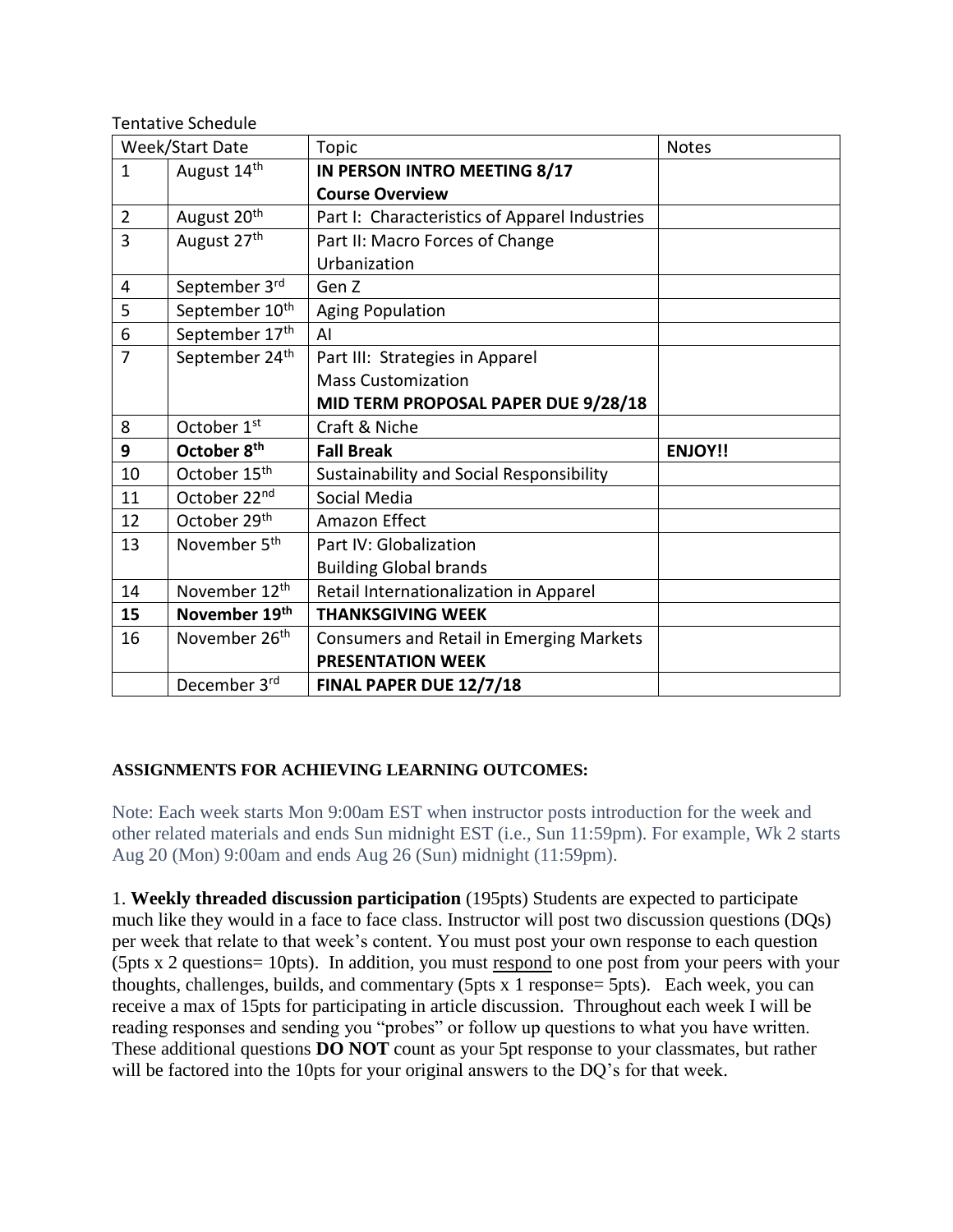In grading the above #1, both quantity and quality of participation will be graded. Just simple reply such as "I agree with you" "I like your idea" and "Very good point" will not count. Reply should include your thinking paths (i.e., why you agree/disagree, etc.). The instructor will monitor and interject as needed.

Note: Please be aware that you cannot post your responses after 11:59pm Sun each week. This means no late posting is accepted. One whole week was given for you to post. I encourage you to post your original response to DQs by Thurs morning at the latest so even though there are technical issues, you can still post your responses in time. Also, please be aware that if everybody posts their original response on Sunday, you may not have enough time to post responses to the posting of your classmates. This will prevent us from active learning.

Note: If you use iPad, iPhone or Mac, you may not be able to see peers' postings, so please be sure if you can see/post discussion. Please understand that not posting to peers because you do not see peer postings from iPad, iPhone or Mac cannot serve an acceptable reason for not posting.

2. **Term Paper 1: Proposal (100pts):** You will be assigned to a "company/brand" at the beginning of the semester. Your midterm paper is a proposal that you will create for the leaders of your organization. Your task in this proposal is to convince leaders of your organization to provide funding to investigate and build strategy for 3 key factors that you feel will have a large impact on the future of your brand/company in the apparel industry. As such, this assignment will require an integrative analysis for the 3 key factors that you choose, and an action plan that details how you've determined to proceed with your investigation of the 3 key factors. A detailed instruction and evaluation rubric will be provided to you.

3. **Term Paper 2: Strategy Document (100pts):** Now that you have convinced leadership of the importance of the 3 factors you have chosen; the proposal has been accepted and you need to create a strategy for your business to address the 3 key factors that you previously identified. This final assignment will require you to understand and synthesize various information from the course and identify how these 3 key factors impact one another and how you plan to solve for them. This is a creative assignment and should challenge your thinking finding new solutions in a changing environment. A detailed instruction and evaluation rubric will be provided to you.

4. **Presentation (50pts)**: You will be required to formally present your business strategy to the class in the final week of the semester during our  $2<sup>nd</sup>$  in person meeting. The specifics of the presentation will be discussed as the due date approaches. An oral presentation evaluation rubric will be given prior to the presentation.